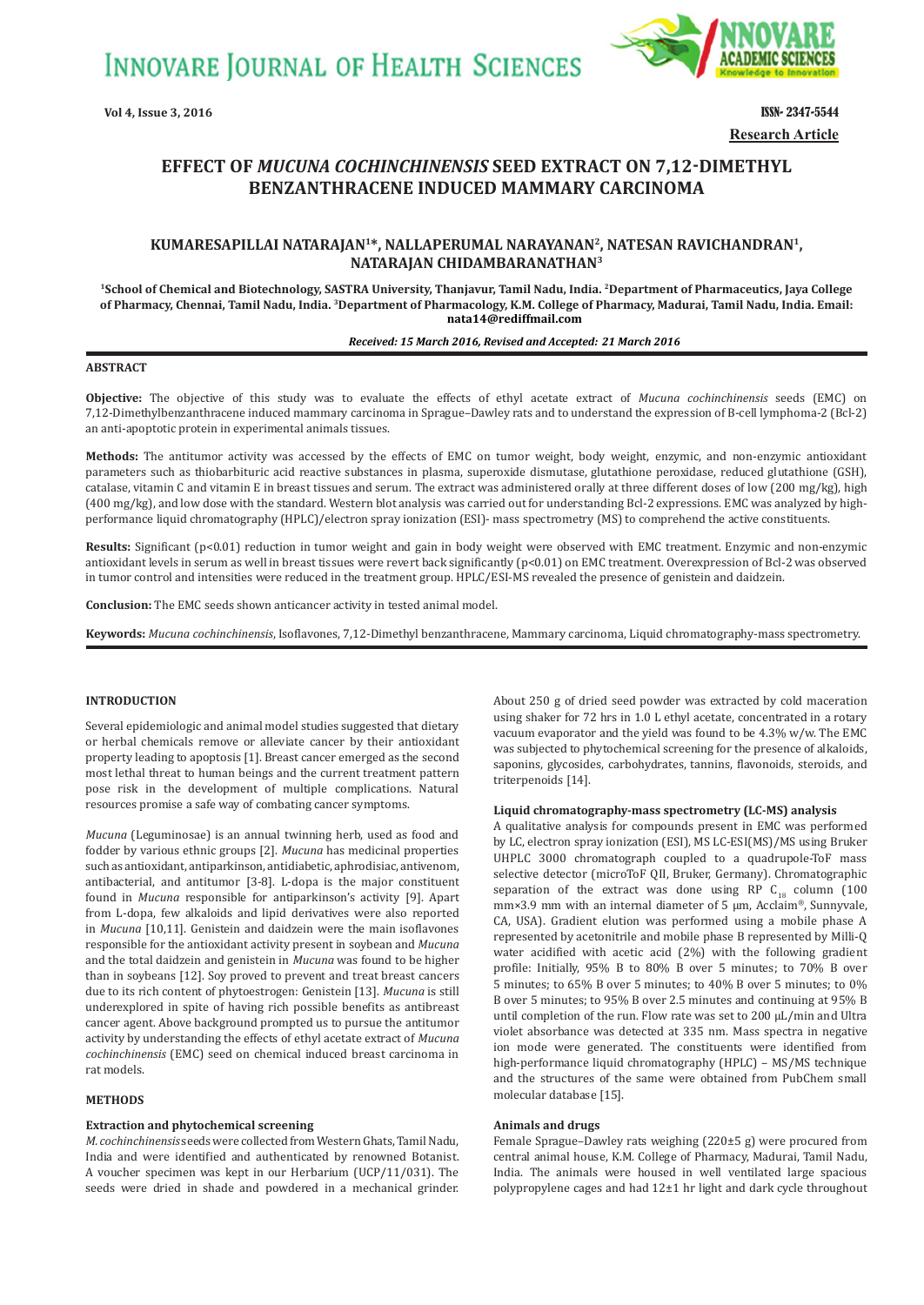the experimental period. The animals received a balanced diet of commercially available pellet rat feed and water *ad-libitum*. EMC and tamoxifen dissolved in corn oil and administered intragastrically (Approval - IAEC/KMCP/2013/93).

## **Tumor induction**

Mammary tumor was induced by a single dose of 20 mg of 7,12-Dimethyl benzanthracene (DMBA) dissolved in corn oil (1 ml) given through an oral gavage [16]. All the experimental animals were sacrificed after 90 days.

## **Experimental design**

A total of 36 female Sprague–Dawley rats were divided into six groups of six rats each. Group I received normal saline (10 ml/kg body weight), Group II tumor control, Group III received standard tamoxifen (10 mg/kg body weight), Group IV received EMC (200 mg/kg body weight) and tamoxifen (10 mg/kg body weight), Group V and Group VI received EMC 200 and 400 mg/kg body weight, respectively. At the end of the experimental period, all the rats were alive and were anesthetized with diethyl ether and sacrificed by euthanasia. Animals were starved overnight before sacrifice. Blood was collected and the serum was separated by centrifugation. Breast was dissected out and washed with ice-cold 0.9% NaCl solution. The resultant solid tumor was considered to be prelate ellipsoid with one long axis and two short axes. The two short axes were measured with a vernier caliper. The tumor weight [17] was calculated using the following formula:

$$
Weight (g) = \frac{Length (cm) \times Width 2 (cm)}{2}
$$

Tissues (100 mg) were homogenized in 0.1 M Tris–HCl buffer (pH 7.4). The homogenate was used for the determination of various antioxidant biochemical parameters.

#### **Biochemical analysis**

The superoxide dismutase (SOD) activity was measured at absorbance 420 nm using a spectrophotometer as the degree of inhibition of autoxidation of pyrogallol in an alkaline pH according to the method of Marklund and Marklund [18]. The catalase (CAT) activity was assayed by the method of Sinha [19]. The activity of glutathione peroxidase (GPx) was assayed by the method of Rotruck *et al*. [20]. Reduced glutathione (GSH) was determined by the method of Moron *et al*. [21]. Vitamin E (a-tocopherol) levels were estimated by the method of Desai [22]. Vitamin C (ascorbic acid) was measured by the method of Omaye *et al.* [23]. Lipid peroxidation was estimated by the method of Högberg *et al*. [24].

#### **Western blot analysis**

Tumors were disaggregated by treatment with an enzymic mixture containing 2.0 g/l collagenase, 0.5 g/l proteases, and 2.0 g/l DNase for 90 minutes at 37°C. The resulting cell suspensions were filtered through a 30 μm nylon mesh. Centrifuged cells were washed in phosphatebuffered saline and boiled in Laemmli lysis buffer for 5 minutes. Breast tissue proteins (50 μg/lane) were separated on 12% sodium dodecyl sulfate polyacrylamide gel electrophoresis (SDS-PAGE) and transferred to nitrocellulose membrane. The membrane was probed with B-cell lymphoma-2 (Bcl-2) specific antibody (1:2000 dilution) to determine their levels, and the intensities were measured using ImageJ/Fiji 1.46. β-actin was used as an internal control [25].

#### **Statistical analysis**

The treated groups were compared with the toxicant control groups. All results were expressed as a mean±standard error of the mean of six animals in each group. The results were analyzed statistically using one-way ANOVA followed by Newman-Keuls multiple comparison methods to compare the mean value of different groups using Graph pad 3.1 version. p<0.05 was considered significant.

#### **RESULTS**

EMC screened for phytoconstituent analysis revealed the presence of alkaloids, phenols, flavonoids, amino acids, quinones, steroids, and carbohydrate in various color reactions. The characterizations of the

compounds using UHPLC ESI MS/MS analysis were done in negative ion mode. To confirm the nature of the flavonoid peaks observed in the EMC, MS/MS experiments were carried out to obtain the characteristic fragments of each peak. The data of typical MS/MS spectra of each type are shown in Fig. 1. Common features such as CO and  $\mathrm{CO}_2$  losses for the flavonoids were observed as a result of the contraction of ring C. Diagnostic fragments were observed for each type of the flavonoids. For example, significant Retro-Diels-Alder fragments such as *Aion* were obtained for isoflavones. For the isoflavones, Genistein and Daidzein, the ion loss of  $C_3O_2$  was observed. This was attributed to the Diels-Alder fragmentation reaction between rings A and C [26]. Further the strong intense peak at 241, 225, 197, 181 m/z confirmed the structure of genistein, while 209, 181, 135 confirmed the presence of daidzein.

Table 1 presents the body weight, tumor weight and thiobarbituric acid-reactant substances of control and experimental animals. The body weight was found to be significantly decreased in Group II tumorinduced animals when compared with control animals (p<0.01). Conversely, the administration of EMC increased the body weight in Group III to VI when compared to Group II animals (p<0.01). The Groups III to IV animals exhibited significant (p<0.01) reduction of tumor weight when compared to Group II. The Groups V to VI animals exhibited significant (p<0.05) reduction of tumor weight when compared to Group II. Administration of EMC decreased the tumor weight significantly (p<0.05).

Activities of enzymic and non-enzymic antioxidants in breast homogenate and serum of control and experimental animals are presented in Tables 2 and 3, respectively. Group II cancer-bearing animals showed a significant reduction in both enzymic and nonenzymic antioxidant levels (p<0.01) when compared to control animals. Administration of tamoxifen and EMC in Groups III to VI animals significantly  $(p<0.01)$  increased the antioxidant levels when compared to Group II animals. Striking results were observed for body



**Fig. 1: Liquid chromatography (LC), mass spectrometry (MS) LC-MS identification of constituents of** *Mucuna cochinchinensis* **ethyl acetate extract. (a) LC-MS spectrum of genistein. [M-H]− m/z – 269.1 g/mol. Fragments - 241, 225, 213, 197, 183, 181, 159, 133,**  151, 113. RT - 5.35 minutes. MF - C<sub>15</sub>H<sub>10</sub>O<sub>5.</sub> (b) LC-MS spectrum of **daidzein. [M-H]− m/z – 255.1 g/mol. Fragments - 209, 197, 181, 133, 116. RT - 3.7 min. MF - C<sub>15</sub>H<sub>10</sub>O<sub>4</sub>** 

**Table 1: Effect of EMC on body weight and tumor weight of control and experimental animals**

| Groups | <b>Body</b><br>weight $(g)$ | <b>Tumor</b><br>weight $(g)$  | <b>Breast TBARS</b><br>(mM/mg tissue) |
|--------|-----------------------------|-------------------------------|---------------------------------------|
|        | 220.30±9.25                 |                               | $0.28 \pm 0.03$                       |
| Н      | 145.55±5.85 <sup>*a</sup>   | $6.15 \pm 0.32$               | $0.09 \pm 0.01^{*b}$                  |
| Ш      | 185.40±6.08 <sup>*b</sup>   | $2.65 \pm 0.24^{\text{th}}$   | $0.24 \pm 0.02^{*b}$                  |
| IV     | $198.30\pm6.15^{b}$         | $2.40\pm0.20^{*b}$            | $0.26 \pm 0.03^{*b}$                  |
| V      | 189.70±6.25 <sup>*b</sup>   | $3.30 \pm 0.28$ <sup>*b</sup> | $0.19\pm0.02^{*b}$                    |
| VI     | $195.40\pm6.40^{*b}$        | $3.05 \pm 0.24$ <sup>*b</sup> | $0.22 \pm 0.02^{*b}$                  |

Values are expressed as mean±SEM. All values were find out by using one-way ANOVA followed by Newman-Kevls multiple range tests. \*aValues are significantly different from normal control at  $p < 0.01$ . \*bValues are significantly different from breast cancer control at p <0.01. TBARS: Thiobarbituric acid reactive substances, EMC: Ethyl acetate extract of *Mucuna cochinchinensis*, SEM: Standard error of mean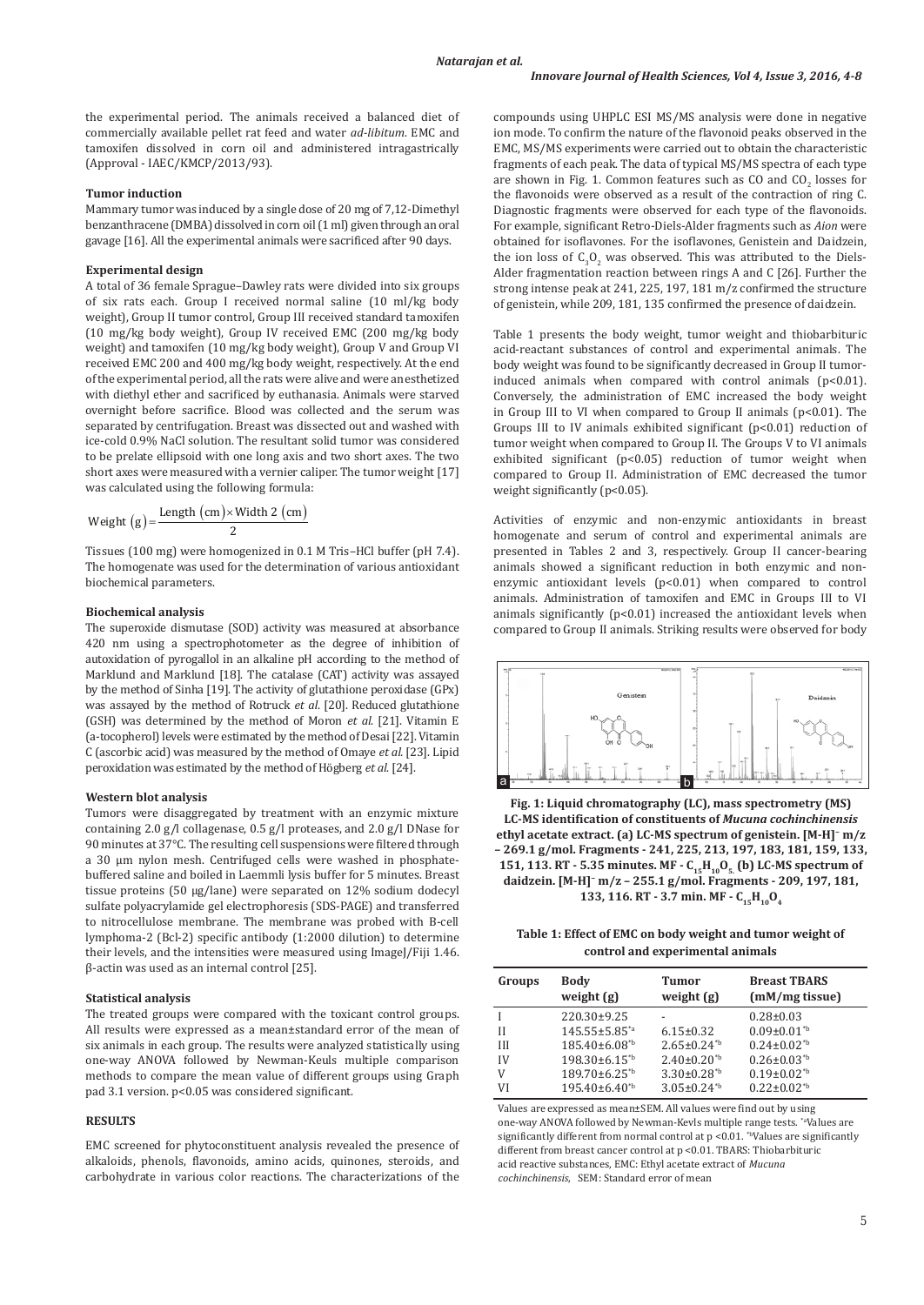|  |  | Table 2 : Effect of EMC on enzyme and non-enzyme antioxidants in breast homogenate for control and experimental animals |
|--|--|-------------------------------------------------------------------------------------------------------------------------|
|  |  |                                                                                                                         |

| Groups | SOD (U/min/mg)<br>protein)       | CAT ( $\mu$ M H <sub>2</sub> O <sub>2</sub> consumed/<br>$min/mg$ protein) | $GP_v$ (µmol/min/mg<br>protein) | $GSH$ ( $\mu$ g/mg<br>protein) | Vitamin $C(\mu g/mg)$<br>protein) | Vitamin E $\mu$ g/mg<br>protein) |
|--------|----------------------------------|----------------------------------------------------------------------------|---------------------------------|--------------------------------|-----------------------------------|----------------------------------|
|        | $16.35 \pm 1.70$                 | $69.15 \pm 1.88$                                                           | $12.85 \pm 0.80$                | $13.12 \pm 0.96$               | $3.60 \pm 0.35$                   | $5.32 \pm 0.53$                  |
| II     | $7.78 \pm 0.65^{*}$ <sup>a</sup> | $43.60 \pm 1.32^{*}$                                                       | $6.92 \pm 0.65^{*}$             | $6.28 \pm 0.71$ <sup>*a</sup>  | $1.58 \pm 0.20^{*}$               | $3.42 \pm 0.26$ <sup>*a</sup>    |
| H      | $15.28 \pm 0.86^{\text{*b}}$     | $68.64 \pm 1.74$ <sup>*b</sup>                                             | $12.60 \pm 0.72^{b}$            | $12.88 \pm 0.80^{*b}$          | $3.36 \pm 0.30^{\text{*b}}$       | $5.18 \pm 0.46^{\text{th}}$      |
| IV     | $15.66 \pm 0.92^{\text{th}}$     | $68.78 \pm 1.76$ <sup>*b</sup>                                             | $12.71 \pm 0.76$ <sup>*b</sup>  | $12.96 \pm 0.86^{\text{*b}}$   | $3.44\pm0.32^{*b}$                | $5.24 \pm 0.48^{\text{th}}$      |
| V      | $15.15 \pm 0.80^{\text{th}}$     | $67.95 \pm 1.48^{\text{th}}$                                               | $11.95 \pm 0.68^{\text{*b}}$    | $12.12 \pm 0.66^{*b}$          | $3.15 \pm 0.24^{\text{th}}$       | $4.96 \pm 0.36$ <sup>*b</sup>    |
| VI     | $15.48\pm0.88^{*b}$              | $68.18 \pm 1.56^{*b}$                                                      | $12.42 \pm 0.74$ <sup>*b</sup>  | $12.62 \pm 0.78$ <sup>*b</sup> | $3.30\pm0.28^{*b}$                | $5.05 \pm 0.38$ <sup>*b</sup>    |

Values are expressed as mean±SEM. All values were find out by using one-way ANOVA followed by Newman-Kevls multiple range tests. \*aValues are significantly different from normal control at p <0.01. <sup>\*</sup>Values are significantly different from breast cancer control at p <0.01. EMC: Ethyl acetate extract of *Mucuna cochinchinensis*, SEM: Standard error of mean, SOD: Superoxide dismutase, CAT: Catalase, GPx: Glutathione peroxidase, GSH: Reduced glutathione

| Table 3: Effect of EMC on enzyme and non-enzyme antioxidants in serum for control and experimental animals |  |  |
|------------------------------------------------------------------------------------------------------------|--|--|
|                                                                                                            |  |  |

| Groups       | SOD (U/min/mg)<br>protein)      | CAT ( $\mu$ M H <sub>2</sub> O <sub>2</sub> , consumed/<br>$min/mg$ protein) | $GP_{y}$ ( $\mu M/min/mg$<br>protein) | $GSH$ ( $\mu$ g/mg<br>protein) | Vitamin $C \mu g/mg$<br>protein) | Vitamin E $\mu$ g/mg<br>protein) |
|--------------|---------------------------------|------------------------------------------------------------------------------|---------------------------------------|--------------------------------|----------------------------------|----------------------------------|
|              | $12.10 \pm 1.40$                | $63.22 \pm 3.50$                                                             | $9.68 \pm 1.20$                       | $10.82 \pm 1.08$               | $2.95 \pm 0.08$                  | $5.08 \pm 0.48$                  |
| $\mathbf{H}$ | $9.05 \pm 0.92$ <sup>*</sup> a  | $34.60 \pm 2.45$ <sup>*a</sup>                                               | $6.86 \pm 0.88$ <sup>*a</sup>         | $7.22 \pm 0.72$ <sup>*a</sup>  | $1.58 \pm 0.06^{*a}$             | $3.36 \pm 0.30^{*}$ a            |
| III          | $11.76 \pm 1.08$ <sup>*</sup> b | $57.45 \pm 3.12^{b}$                                                         | $9.12 \pm 1.02^{\text{th}}$           | $10.18 \pm 0.92^{\text{th}}$   | $2.68 \pm 0.07^{*b}$             | $4.48 \pm 0.36^{*b}$             |
| IV           | $11.89 \pm 1.18$ <sup>*</sup> b | $59.20 \pm 3.20$ <sup>*b</sup>                                               | $9.18 \pm 1.08$ <sup>*b</sup>         | $10.44 \pm 0.98$ <sup>*b</sup> | $2.79 \pm 0.08^{*b}$             | $4.54 \pm 0.40^{*b}$             |
| V            | $11.26 \pm 1.05$ <sup>*</sup> b | $51.66 \pm 2.96^{*b}$                                                        | $8.44 \pm 0.96^{*b}$                  | $9.30 \pm 0.82^{\text{sb}}$    | $2.26 \pm 0.06^{*b}$             | $4.16 \pm 0.31^{\text{th}}$      |
| VI           | $11.56 \pm 1.14$ *b             | $54.34 \pm 3.08^{b}$                                                         | $8.92 \pm 1.0^{4}$                    | $9.86 \pm 0.94^{\text{*b}}$    | $2.48 \pm 0.07^{\text{th}}$      | $4.32 \pm 0.32^{*b}$             |

Values are expressed as mean±SEM. All values were find out by using one-way ANOVA followed by Newman Kevls multiple range tests. \*aValues are significantly different from normal control at p <0.01. <sup>\*</sup>Values are significantly different from breast cancer control at p <0.01. EMC: Ethyl acetate extract of *Mucuna cochinchinensis*, SEM: Standard error of mean, SOD: Superoxide dismutase, CAT: Catalase, GPx: Glutathione peroxidase, GSH: Reduced glutathione

weight, enzymic and non-enzymic parameters for Group IV, by which the combined efficacy of standard and EMC at low dose is understood.

To assess the expression of Bcl-2 in breast tissues of experimental animals, SDS-PAGE and Western blot analysis were performed. Bcl-2 proteins were expressed in all the experimental animals and expressed in (Fig. 2). Intensities observed of treated and normal groups were significantly different from Group II. Group IV intensity demonstrated an excellent silencing of Bcl-2 expression in combined treatment pattern of standard and extract even with EMC treated alone. Genistein and Daidzein present in the extract are very much responsible for downregulating the *bcl-2* gene.

#### **DISCUSSION**

Recent studies indicated that the use of HPLC and coupled techniques, such as ESI or diode array detector and mass spectra, is a powerful approach for the rapid identification of the constituents in medicinal plants and their preparations [27]. In this study for the qualitative analysis, acetonitrile, aqueous acetic acid was used as the suitable eluting solvent for the analysis of flavonoids in (EMC). The compounds were confirmed by small molecular databases and further fragmentation pattern was analyzed through previous studies.

The present study indicates that administration of plant extract resulted in substantial inhibition of breast tumor incidence or decrease in the initiation of tumor genesis and increase in body weight of animals treated with EMC at a dose of 200 mg/kg and 400 mg/kg body weight.

Toxic manifestation of DMBA is associated with its oxidative metabolism leading to the formation of reactive metabolites (epoxides and quinines) capable of generating free radicals. Metabolism of DMBA by the mixed function oxidases system often results in the formation of oxyradicals which bind covalently to nucleophillic sites on cellular macromolecules thereby eliciting cancerous responses [28]. The generation of *r*eactive oxygen species (ROS) and the peroxidation of membrane lipids are well associated with the initiation of carcinogenesis affecting the normal biochemical process, which further leads to the reduction of body weight [29]. Naturally, there is a dynamic balance between the amount of free radicals generated in the body and antioxidant defense system that quench or scavenge them and thereby protect the body against pathogenesis [30]. It is evident from the results that increased the level of lipid peroxides (LPO) was found in cancer-bearing animals when compared to control group. On the contrary, reduced level of LPO was observed in tamoxifen and EMC treated animals at both doses indicating that it is a good free radical scavenger. SOD and CAT act mutually supportive antioxidative enzymes, which provide protective defense against ROS [31]. The present study reveals that SOD levels are decreased in the cancer-bearing animal, which may be due to altered antioxidant status caused by carcinogenesis. The present study also shows that decreased level of CAT observed in Group II cancer-bearing animals may be due to the utilization of antioxidant enzymes in the removal of  $H_2O_2$  by DMBA.

GPx is an important defense enzyme against oxidative damage and this, in turn, requires GHS as a cofactor. GPx catalyses the oxidation of GSH using  $H_2O_2$  [32]. Our findings agree well with this observation and also the activity of GPx significantly decreased in cancer-bearing animals.

The non-enzymic antioxidant systems are the second line of defense against free radical damage. GSH is an important non-protein cellular thiol that in conjunction with GPx plays a regulatory role in cell proliferation [33]. We observed decreased activity of GSH in cancerbearing animals. The EMC increased the GSH levels, which clearly suggest their antioxidant property. Decreased levels of water soluble antioxidants found in cancer-bearing animal may be due to the utilization of antioxidants to scavenge the free radicals.

Vitamin E is a potent oxygen radical scavenger that protects cell membranes from oxidative damage initiated by carcinogens [34]. The present study found decreased levels of vitamin E in the cancer condition which may be due to excessive production of ROS by cancer cells. The free radical clearing capacity of vitamin E is due to the localization of an unpaired electron on its conjugated double bond. Thus, it is suggested that the occurrence of phytochemicals such as daidzein and genistein in EMC significantly attenuated the LPO activity and resulted in increased antioxidant levels.

The apoptotic signal transduction pathway commonly induced by anticancer agents is associated with the induction of Bax and cleaved PARP and the downregulation of Bcl-2 and pAkt. Bcl-2 expression is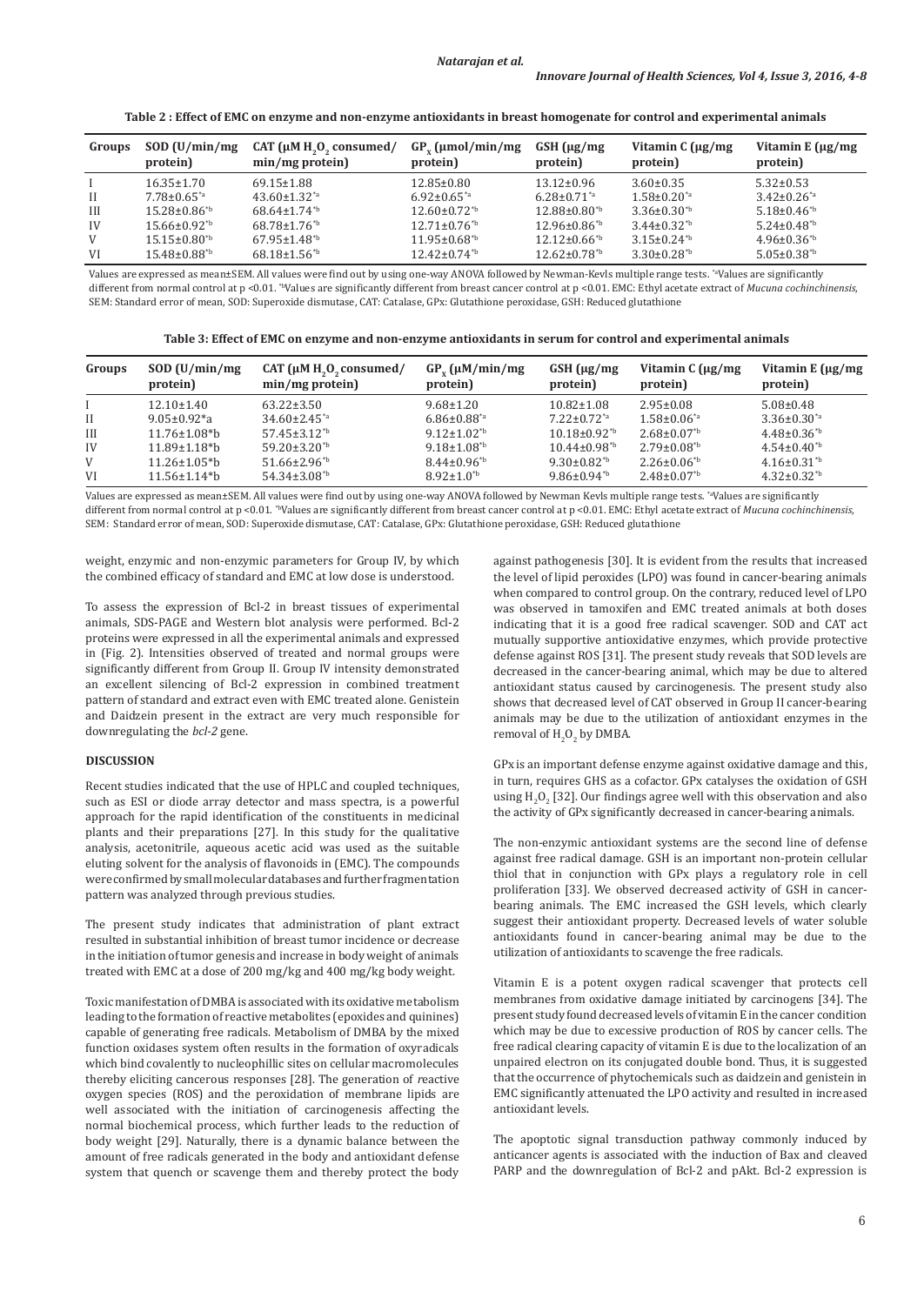

**Fig. 2: Expression of B-cell lymphoma-2 (Bcl-2) in experimental animal breast tissues. (a) Western blot analysis of Bcl-2 expression. (b) Relative intensities of expressed Bcl-2 in different groups**

regulated by the ER-responsive element of the promoter region of the *bcl-2* gene [35], such that overexpression of Bcl-2 might be expected to confer greater drug resistance on ER-positive breast cancer cells. Some reports suggest that Bcl-xL, but not Bcl-2, is capable of modulating apoptosis induced by tumor necrosis factor related apoptosis ligand. Usually, the downregulation of Bcl-2 expression by AS *Bcl-2* enhances drug sensitivity by modulating the apoptotic signal transduction pathway of Bcl-2 [36]. However, Bcl-2 inhibits Bid-induced apoptosis at the mitochondrial level by blocking cytochome c release, whereas Bcl-xL does not affect the insertion of tBid into mitochondrial membranes [37]. So in this study, Bcl-2 is concentrated rather than any other member of the same family. Overexpression of Bcl-2 is observed more frequently than overexpression of Bcl-xL (70% vs. 40%) in breast cancer tissue, which suggests a more important role for Bcl-2 in conferring drug resistance. In our results greater suppression of Bcl-2 was achieved.

#### **CONCLUSION**

The biochemical alterations observed in cancer-bearing animals in the present study may be due to the induction of LPO and reduction of antioxidant level following carcinogen administration. However, administration of EMC significantly reversed the alteration to near normal level in cancer-bearing animals. From the results, it can be inferred that EMC positively modulated the antioxidant activity by quenching and detoxifying the free radicals induced by DMBA. The attenuation of DMBA induced oxidative stress by the plant extract could be attributed to the antioxidants activity of isoflavones (genistein and daidzein) present in the *Mucuna*, which is known to quench the free radicals by maintaining antioxidants levels and induce apoptosis also by downregulating antiapoptotic protein Bcl-2. Considering these properties of *Mucuna,* the extract can be supplemented with anticancer medicines.

#### **REFERENCES**

- 1. Salami A, Seydi E, Pourahmad J. Use of nutraceuticals for prevention and treatment of cancer. Iran J Pharm Res 2013;12(3):219-20.
- 2. Caius JF. The Medicinal and Poisonous Legumes of India. Jodhpur, India: Scientific Publisher; 1989. p. 70-1.
- 3. Manyam BV, Dhanasekaran M, Hare TA. Neuroprotective effects of the antiparkinson drug *Mucuna pruriens*. Phytother Res 2004;18(9):706-12.
- 4. Rathi SS, Grover JK, Vats V. The effect of *Momordica charantia* and *Mucuna pruriens* in experimental diabetes and their effect on key metabolic enzymes involved in carbohydrate metabolism. Phytother Res 2002;16(3):236-43.
- 5. Suresh S, Prithiviraj E, Prakash S. Dose And time-dependent effects of ethanolic extract of *Mucuna pruriens* Linn. Seed on sexual behaviour of

normal male rats. J Ethnopharmacol 2009;122(3):497-501.

- 6. Fung SY, Tan NH, Liew SH, Sim SM, Aguiyi JC. The protective effects of *Mucuna pruriens* seed extract against histopathological changes induced by Malayan cobra (*Naja sputatrix*) venom in rats. Trop Biomed 2009;26(1):80-4.
- 7. Rajeshwar Y, Gupta M, Mzumder UK. Antitumor activity and *in vivo*  antioxidant status of *Mucuna pruriens* (*Fabaceae*) seeds against Ehrlich ascites carcinoma in swiss albino mice. Iran J Pharmacol Ther 2005;4(1):46-53.
- 8. Rajeshwar Y, Gupta M, Mzumder UK. *In vitro* lipid peroxidation and antimicrobial activity of *Mucuna pruriens* seeds. Iran J Pharmacol Ther 2005;4(1):32-5.
- 9. Bell EA, Janzen DH. Medical and ecological considerations of L-dopa and 5-HTP in seeds. Nature 1971;229(5280):136-7.
- 10. Misra L, Wagner H. Alkaloidal constituents of *Mucuna pruriens* seeds. Phytochemistry 2004;65(18):2565-7.
- 11. Misra L, Wagner H. Lipid derivatives from *Mucuna pruriens* seeds. Indian J Chem 2006;45(3):801-4.
- 12. Wuryani H. The effect of tempe mould in producing more active isoflavones. Paper 1st Asian Conference of Dietetics. Jakarta: PERSAGI; 1994.
- 13. Sakai T, Kogiso M. Soy isoflavones and immunity. J Med Invest 2008;55(3-4):167-73.
- 14. Khandelwal KR. Practical Pharmacognosy Techniques and Experiments. 10<sup>th</sup> ed. Pune: Nirali Prakashan; 2003. p. 140-57.
- 15. Bolton E, Wang Y, Thiessen PA, Bryant SH. PubChem., Integrated platform of small molecules and biological activities. In: Annual Report Computational Chemistry. Vol. 4. Ch. 12. Washington, DC: American Chemical Society; 2008.
- 16. Barros AC, Muranaka EN, Mori LJ, Pelizon CH, Iriya K, Giocondo G, *et al.* Induction of experimental mammary carcinogenesis in rats with 7,12-dimethylbenz(a)anthracene. Rev Hosp Clin Fac Med Sao Paulo 2004;59(5):257-61.
- 17. Geran R, Greenberg N, MacDonaald M, Schumacher A, Abbott B. Protocols for screening chemical agents and natural products against animal tumors and other biological systems. Cancer Chemother Rep 1972;3:61-3.
- 18. Marklund S, Marklund G. Involvement of the superoxide anion radical in the autoxidation of pyrogallol and a convenient assay for superoxide dismutase. Eur J Biochem 1974;47(3):469-74.
- Sinha AK. Colorimetric assay of catalase. Anal Biochem 1972;47(2):389-94.
- 20. Rotruck JT, Pope AL, Ganther HE, Swanson AB, Hafeman DG, Hoekstra WG. Selenium: Biochemical role as a component of glutathione peroxidase. Science 1973;179(4073):588-90.
- 21. Moron MS, Depierre JW, Mannervik B. Levels of glutathione, glutathione reductase and glutathione S-transferase activities in rat lung and liver. Biochim Biophys Acta 1979;582(1):67-78.
- 22. Desai ID. Vitamin E analysis methods for animal tissues. Methods Enzymol 1984;105:138-47.
- 23. Omaye ST, Turnbull JD, Sauberlich HE. Selected methods for the determination of ascorbic acid in animal cells, tissues, and fluids. Methods Enzymol 1979;62:3-11.
- 24. Högberg J, Larson RE, Kristoferson A, Orrenius S. NADPH-dependent reductase solubilized from microsomes by peroxidation and its activity. Biochem Biophys Res Commun 1974;56(3):836-42.
- 25. Rengarajan T, Jagadeesan AJ, Balamurugan A, Balasubramanian MP. Chemotherapeutic potential of d-pinitol against 7, 12 dimethylbenz (a) anthracene (DMBA) induced mammary carcinoma in Sprague–Dawley rats. Int J Pharm Biol Sci 2011;2(4):232-41.
- 26. He CM, Cheng ZH, Chen DF. Qualitative and quantitative analysis of flavonoids in *Sophora tonkinensis* by LC/MS and HPLC. Chin J Nat Med 2013;11(6):690-8.
- 27. Zhang L, Xu L, Xiao SS, Liao QF, Li Q, Liang J, *et al*. Characterization of flavonoids in the extract of *Sophora flavescens* by high-performance liquid chromatography coupled with diode-array detector and electron spray ionization mass spectrometry. J Pharm Biomed Anal 2007;44(5):1019-28.
- 28. Giri U, Sharma SD, Abdulla M, Athar M. Evidence that *in situ* generated reactive oxygen species act as a potent stage I tumor promoter in mouse skin. Biochem Biophys Res Commun 1995;209(2):698-705.
- 29. Davis L, Kuttan G. Effect of *Withania somnifera* on DMBA induced carcinogenesis. J Ethnopharmacol 2001;75(2-3):165-8.
- 30. Kolanjiappan K, Manoharan S, Kayalvizhi M. Measurement of erythrocyte lipids, lipid peroxidation, antioxidants and osmotic fragility in cervical cancer patients. Clin Chim Acta 2002;326(1-2):143-9.